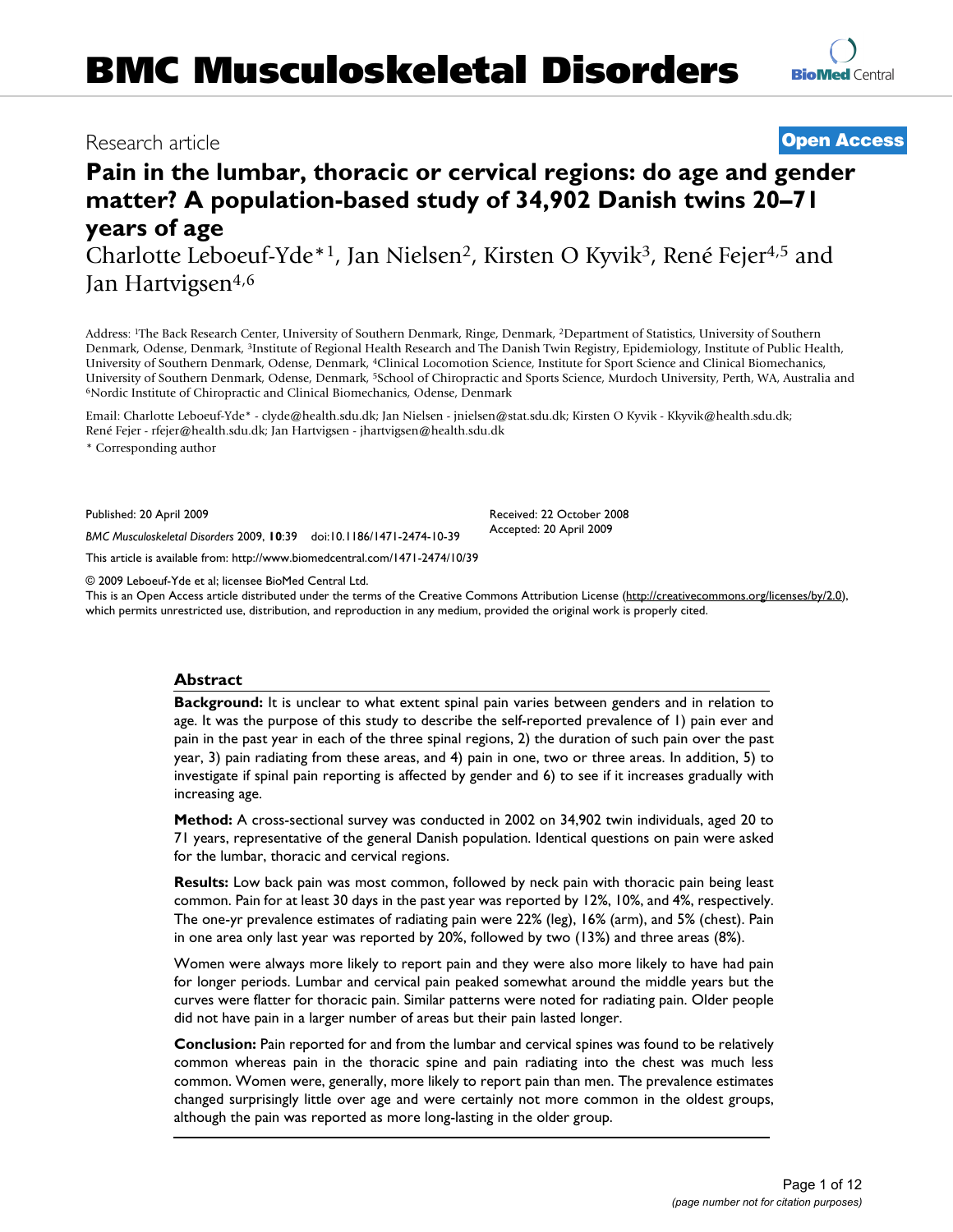## **Background**

Although there are numerous publications on the prevalence of various types of spinal pain, it would be difficult to compare the relative importance of low back pain (LBP), mid back pain (MBP) and neck pain (NP) through a systematic critical literature review. One of the reasons for this is that it is uncommon for researchers systematically to study the spine from a multiple-area approach. In addition, it is particularly rare to find epidemiologic data on the thoracic spine.

Other reasons making it difficult to compare results between publications are that studies differ in their selection criteria of study populations, methods of data collection, definitions of the anatomical sites, cut-off points for pain reporting, and prevalence periods. Further, the thoracic spine, if at all included, is usually not defined to include the entire T1 – T12 area. Instead, either part of the thoracic area may be covered or it is combined with, for example, the shoulder region. Comparisons might be further confused by variations occurring over time and between geographical regions and cultures. All this is likely to result in incomparable study results, as has been shown previously [1-3].

The results of a non-exhaustive search of the epidemiologic back pain literature of the Nordic populations indicate that also the influence of gender is uncertain. Although in many studies, LBP, MBP or NP were more commonly reported in women than in men [4-11], this was not always the case in other studies or in the same studies when different definitions of pain were used [4,7,12,13].

The same confusion exists in relation to age. Sometimes LBP, MBP or NP was noted to increase with age [6,12,13]. In other cases it was found to peak in the middle years [4,5,8,13], and in yet others to remain the same across all ages or to diminish with age [4,9].

In order to gain more insight into this area, identical data were collected for each of the three spinal regions and studied in relation to gender and age in a populationbased study of almost 35,000 twin individuals aged 20 to 71. To provide maximum information on age, it was presented as a continuous variable. In addition, we reported on pain in one, two or all three regions, and, finally, on the prevalence of pain radiating from these three spinal regions, i.e. pain into the leg, the chest, or the arm.

## **Methods**

## *Study design, data collection and validity of data*

This was a cross-sectional study of the Danish general population using twin individuals. The subjects were recruited from The Danish Twin Registry, which is over 50

years old and holds data on more than 75,000 twin pairs born from 1870 to 2004. The completeness is between 27% and 73% before 1968 and almost 100% for those born after 1968 [14]. In 2002, all twins born between 1931 and 1982, who had previously consented to take part in research, were sent a 20-page questionnaire including questions from many different research groups. The information letter stated the purpose of the projects as focusing on twins' health in general. The questionnaire was followed by one reminder, which was the number of reminders allowed by the Danish Scientific Ethical Committees at that time. The study had the required permissions from the regional Scientific Ethical Committees and Data Protection Agency (file number: 20010201).

In population-based studies of twin individuals it has been shown that twins report health-related findings corresponding to those found in the general population, such as the prevalence of diabetes [15,16] and can therefore be used with confidence in epidemiologic studies. In the present study, preliminary analyses of the data revealed that there were no significant differences in the prevalence of back pain between the two zygotic groups, indicating that there was no accumulation of findings among the identical twins. Also the mortality is the same as in the general population [17]. Further, the present twin cohort was found to be similar to the general Danish population on age, civil status, working status, and type of residence. There were, however, small discrepancies in relation to gender (more women in the twin cohort), level of income (higher), rate of retirement (fewer twins were retired), and education (twins were more likely to have a longer education) [18].

No wave-analysis was undertaken to attempt to extrapolate the profile of the non-responders. However, a comparison between responders and non-responders in our study revealed that non-responders were more likely to be males, younger, single, divorced/widowed, retired, unemployed, self-employed, or to have lower income [19].

## *Variables of interest*

A translation of the spinal pain questionnaire is provided in Additional File 1. In relation to LBP, MBP and NP, respectively, the following information was collected: Pain ever, pain in the past year, number of days with pain in the past year (later divided into  $1-7$  d,  $8-30$  d,  $>30$  d). Also pain reported as radiating from the lumbar, thoracic, or cervical areas was included, described as pain in the leg(s), chest, and arm(s), respectively. All variables except the "ever" variables relate to symptoms in the past year.

## *Analysis and presentation of data*

Not all study subjects answered all the relevant questions. When missing data could easily be corrected by logical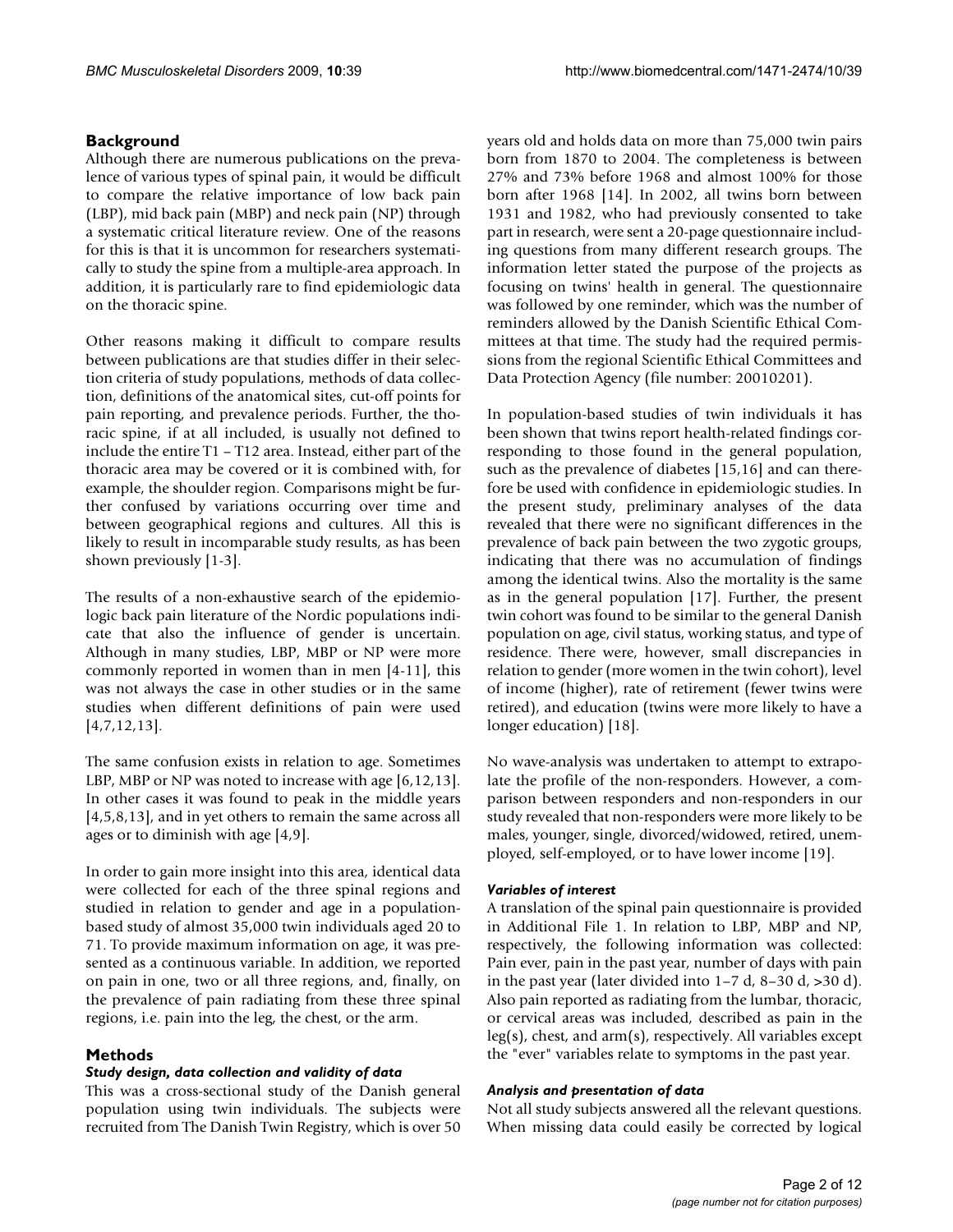imputation, this was done. An example of this is a person, who answered "yes" to having had LBP in the past year but did not respond to the question on LBP ever, which would result in a corrected "yes" for LBP ever. Another example is a person who failed to report LBP in the past year, although he reported some consequence of LBP in the past year (such as having sought care because of LBP), which would be classified as having had LBP in the past year. This procedure resulted in less than 1% missing pain data.

Descriptive data are shown for the whole study sample, mainly as graphs. In addition, the data are presented by age, and separately for men and women. Because numerous estimates are provided in this report, the text will be explanatory mainly, i.e. relating to similarities and differences, peaks and slopes, rather than providing exact estimates. Continuous data are shown surrounded by their 95% point wise confidence intervals. If estimates are surrounded by clearly separated point wise confidence intervals, they will be considered to be statistically significantly different. When such separation between intervals is sporadic, it will be described as "sometimes significantly different". Differences between estimates will be noted also if their point wise intervals overlap providing that these differences are consistent.

The consequences of back pain, the effect of other covariates than age and gender, and the genetic aspect will be reported elsewhere.

## **Results**

## *Description of the study sample*

A total of 34,902 valid questionnaires out of 46,818 (74%) were returned, 19,877 in the first round and the rest after one reminder. Of the valid questionnaires, 54.5% were provided by females. In total, 30% were aged 20–35, 33% were 36–50 yrs, 37% were 51–71 years of age, and 68% were work-active. The 38-year olds made up the largest age group ( $n = 918$ ) and the 71-year olds the smallest ( $n = 164$ ). The number of responders for each age group was proportional to the number of potential responders in the targeted study sample. The number of respondents was less than 400 for each of the three oldest groups (69–71 yrs), which resulted in less stable estimates and larger confidence intervals, especially when dividing the sample into men and women (Fig. 1)

## *The prevalence of self-reported spinal pain for the whole study sample*

Sixty-nine percent reported to have had some sort of spinal pain in the past and 55% reported that it had happened in the past year. LBP was most frequently reported, followed by NP. MBP was much less common (Table 1).



Figure 1

**The number of male and female individuals who participated in a Danish omnibus survey by age (n = 34,902)**.

Regardless of the spinal area, the most commonly reported total period of pain in the past year was 8–30 days, followed by more than 30 days, and then 1–7 days (Table 1).

Of the radiating symptoms during the past year, leg pain was most common, followed by arm pain and chest pain (Table 1).

It was most common that respondents recalled having had pain in one spinal area only (usually LBP), followed by two and three areas (20%, 13%, and 8%, respectively). For the 13%, who reported to have had pain in two areas, this was usually in the lumbar and cervical spine (10%).

## *The prevalence of self-reported LBP, MBP or NP in relation to age and gender*

The reporting of LBP ever and LBP in the past year peaked around the age of 45 for both men and women, with a 1 yr period prevalence estimate of about 55% for both genders. Although, generally, the estimates for women were higher than the estimates for men, the point wise confidence intervals overlapped (Fig. 2).

The distributions of MBP ever and MBP in the past year were seen as two relatively flat curves, which both descended somewhat from the age of 40 for both men and women. Women were consistently more likely to report MBP than men and after the age of 40 estimates were significantly different (Fig. 3). At the age of 40, for example, 20% of the women had MBP in the past year but only 10% of the men.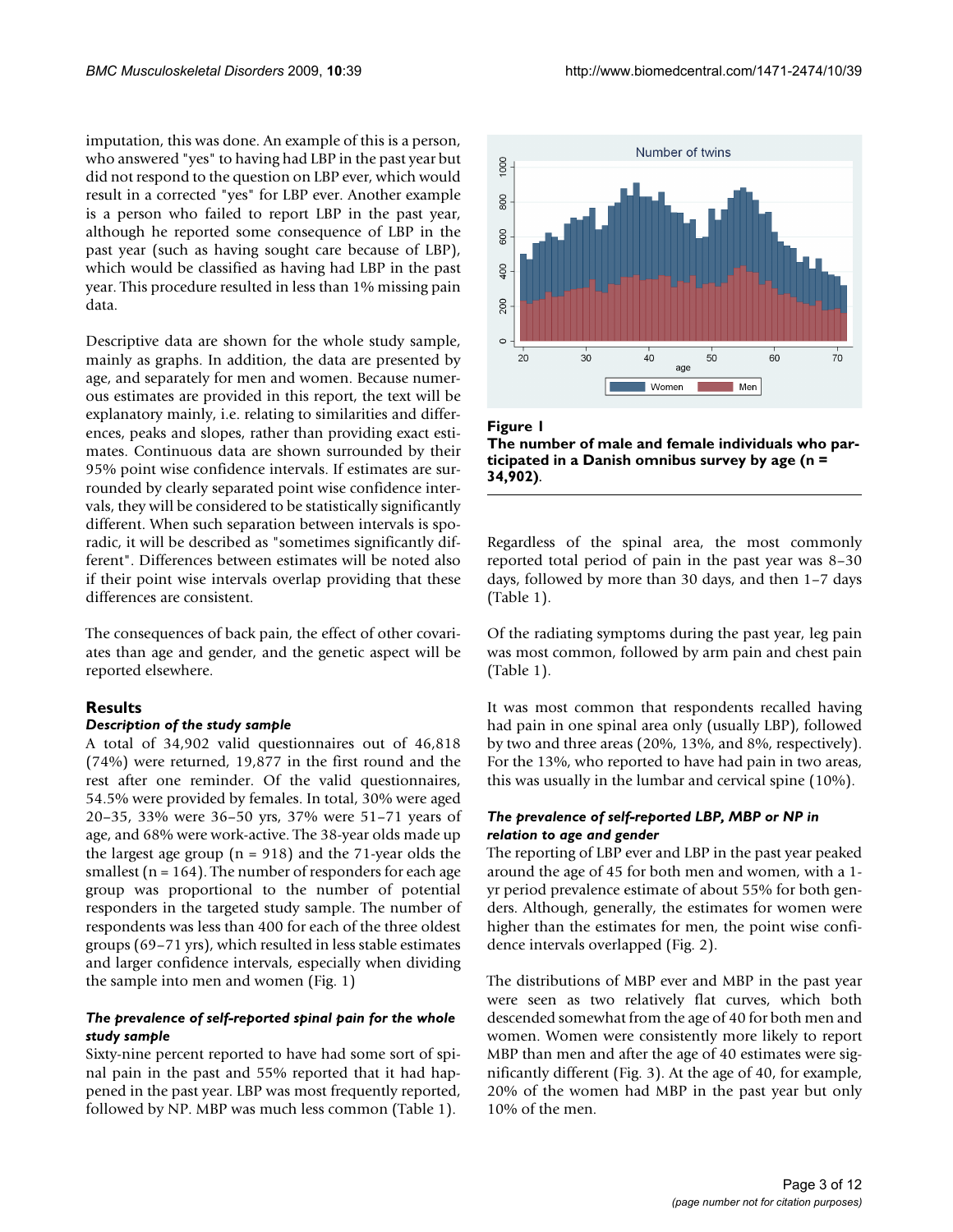| <b>Definition of variables</b> | N(%)*            |
|--------------------------------|------------------|
| LBP ever                       | 20,053 (57%)     |
| LBP past year                  | 15,093 (43%)**   |
| LBP 1-7 days                   | 3,804 (10%)      |
| LBP 8-30 days                  | 6,168(18%)       |
| LBP > 30 days                  | 4,207 (12%)      |
| Pain radiating into leg(s)     | 7,651 (22%)      |
| <b>MBP</b> ever                | 5,966 (17%)      |
| MBP past year                  | 4,535 (13%) **   |
| MBP 1-7 days                   | 1,161(3%)        |
| MBP 8-30 days                  | 1,633(5%)        |
| MBP > 30 days                  | 1,338(4%)        |
| Pain radiating into chest      | 1,846 (5%)       |
| <b>NP</b> ever                 | 14,059 (40%)     |
| NP past year                   | $11,316(32%)$ ** |
| NP 1-7 days                    | 2,523 (7%)       |
| NP 8-30 days                   | 4,345 (12%)      |
| $NP > 30$ days                 | 3,641 (10%)      |
| Pain radiating into arm(s)     | 5,583 (16%)      |
|                                |                  |

**Table 1: The prevalence estimates of different definitions of spinal pain in a study of 34,902 Danish twin individuals.**

\* Because of the large sample size, confidence intervals would be very narrow (usually 1 unit), and have therefore not been included in the table.

 $**$  The number of days for  $1-7$  days, 8-30 days and >30 days do not add up to the year-estimates, because the latter have been corrected, if data were missing, based on subsequent answers in relation to sitespecific consequences in the past year.

NP ever and NP in the past year peaked between 40 and 50, to descend at the age of 70 towards or below the same level as at the age of 20. The estimates were significantly different with the higher estimates consistently noted for women (Fig. 4). At 40, the 1-yr period prevalence was about 45% for women but only 30% for men.

In addition, it was noted that the curves of the prevalence estimates for the past year and ever were almost parallel for all three spinal regions over the various age-groups and both genders. The curves for LBP are shown as an example (Fig. 5).

The remaining results will be reported only in relation to pain in the past year.

## *The number of days with pain in the three spinal regions during the past year*

There were positive associations between age and number of days with pain for all three regions. Women were more likely than men to report LBP, MBP or NP for altogether >30 days in the past year and across the age groups this was sometimes significantly different for LBP and NP (data not shown). At the other extreme, LBP, MBP or NP for altogether 1–7 days in the past year was more commonly reported for men, and across the age groups this was sometimes significantly different for LBP and NP (data not shown). The duration of pain is illustrated in Figs. 6, 7, 8.

## *The 1-yr period prevalence of self-reported pain radiating into the legs, chest and arms*

The curves for radiating pain by age and gender are shown in Fig. 9. Radiating leg pain increased markedly up to the early 40s to reach about 30%, whereupon the curve flattened out. Women were more likely than men to report leg pain, and between the ages of 30 and 40, this was sometimes significantly different.

Radiating chest pain exhibited a fairly flat curve in the vicinity of 5%. The estimates were for the most part higher for the women than for the men. Between the late 40s and the late 60s, these gaps were sometimes significantly different.

Radiating arm pain peaked around the age of 50. The prevalence was consistently higher for women than for men and between the ages of 30 and the early 60s this was significantly different. At the peak, the prevalence was 30% for the women and almost 20% for the men.

## *The 1-yr period prevalence of self-reported spinal pain in one, two or three areas in relation to age and gender*

The number of painful spinal areas did not increase gradually with age (Fig. 10). Women were more likely to report pain in two or three areas, and for three areas this was often significantly different (data not shown).

## *In summary*

#### *In general*

• At least 55% of the study sample reported to have had pain in at least one spinal area in the past year.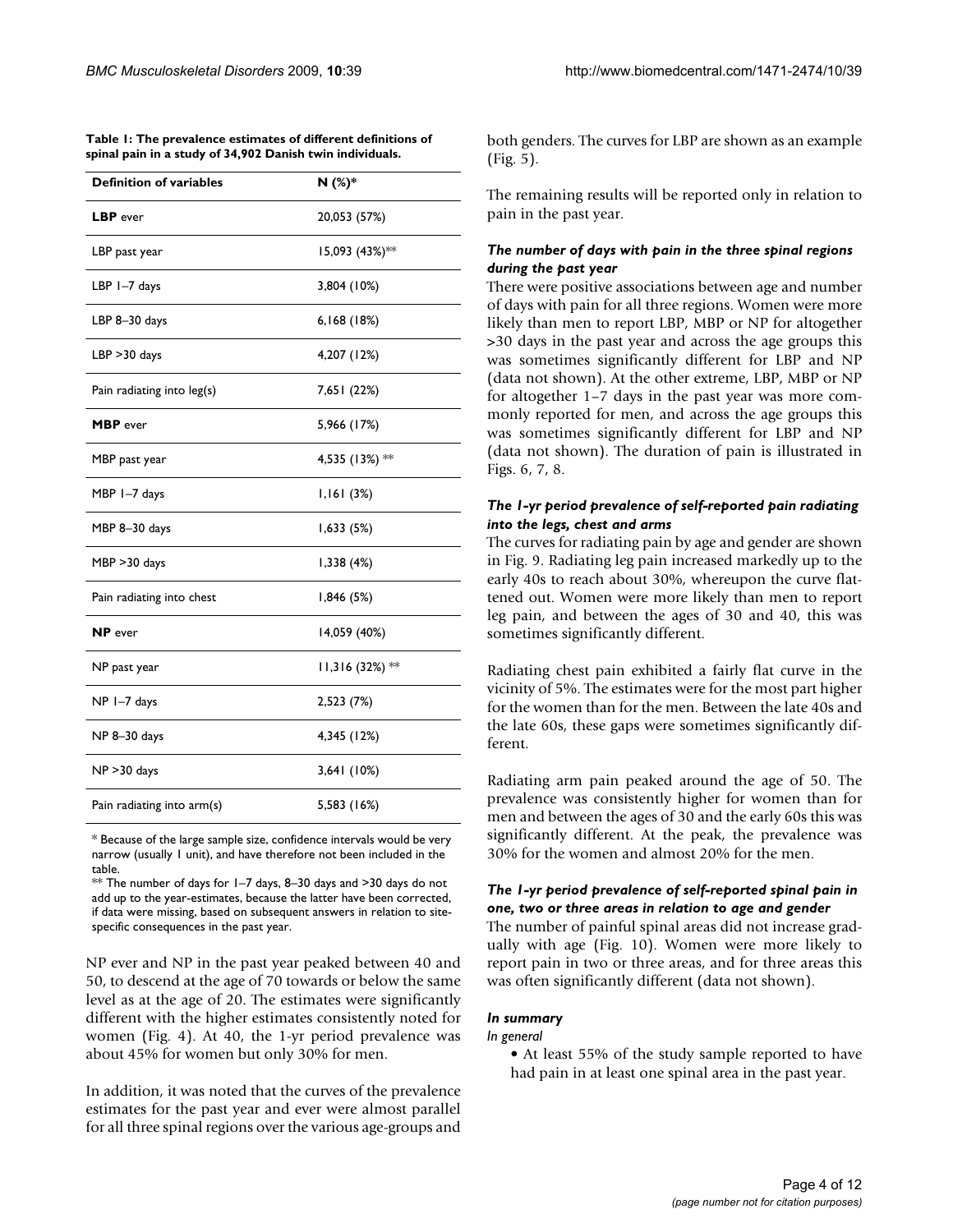

## The proportions of Danish twin individuals aged 20 to 71 wh reported to have had low back pain in th **Figure 2** e past year by age and gender (N = 34,674) o reported to have had low back pain ever and those who

**The proportions of Danish twin individuals aged 20 to 71 who reported to have had low back pain ever and those who reported to have had low back pain in the past year by age and gender (N = 34,674)**.



## The proportions of Danish twin individuals aged 20 to 71 wh reported to have had mid back pain in the past year by age and gender (N = 34,674) **Figure 3** o reported to have had mid back pain ever and those who

**The proportions of Danish twin individuals aged 20 to 71 who reported to have had mid back pain ever and those who reported to have had mid back pain in the past year by age and gender (N = 34,674)**.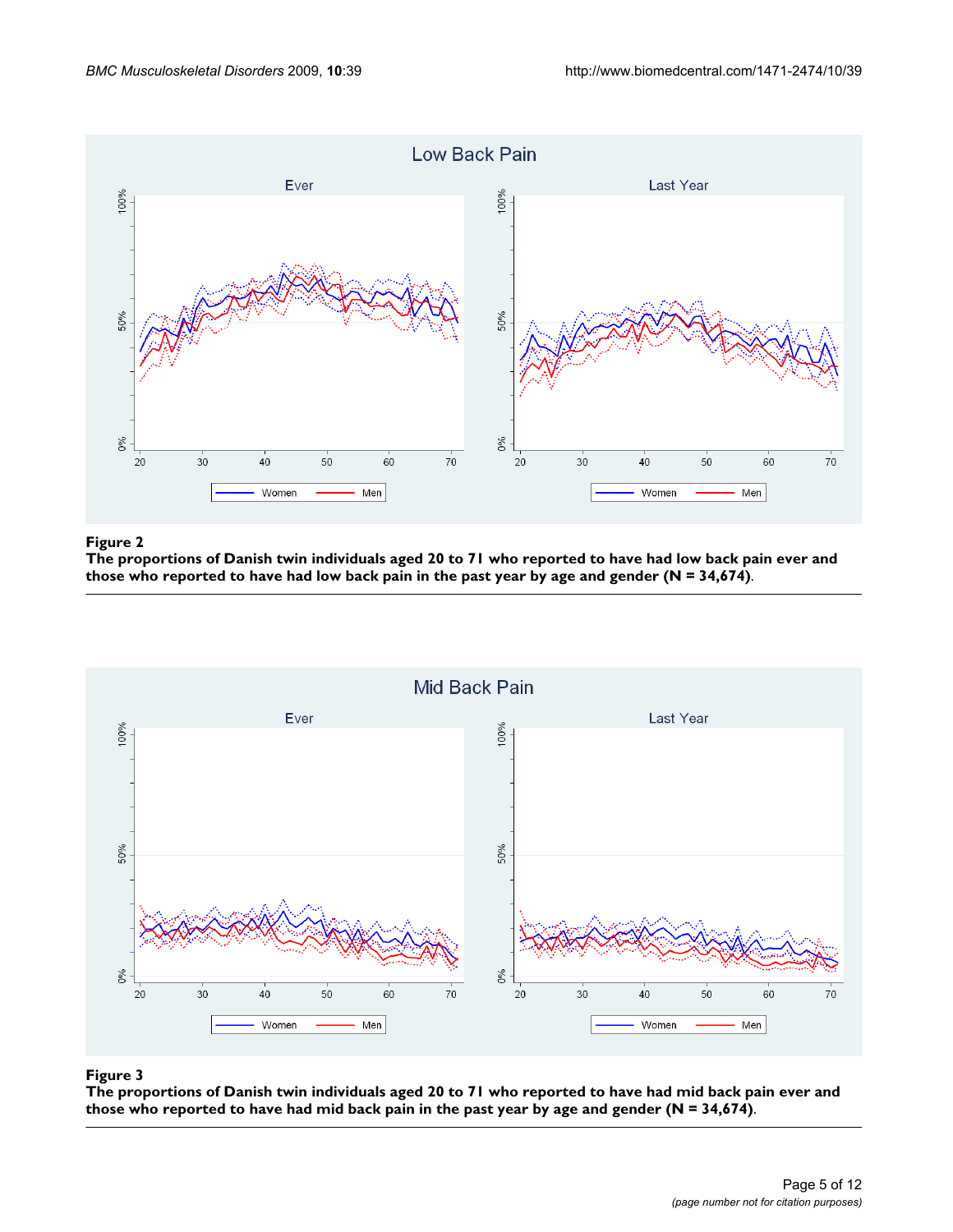

## The proportions of Danish twin individuals aged 20 to 71 who re have had neck pain in the past year by age and gender (N = 34,674) **Figure 4** ported to have had neck pain ever and those who reported to

**The proportions of Danish twin individuals aged 20 to 71 who reported to have had neck pain ever and those who reported to have had neck pain in the past year by age and gender (N = 34,674)**.



## Figure 5

**The proportions of Danish twin individuals aged 20 to 71 who reported to have had low back pain ever and those who reported to have had low back pain in the past year by age (N = 34,674)**. The zigzag patterns of the two curves are very similar.

• Fifty percent of those with spinal pain in the past year, reported pain in one area only, and this was the most common finding.

• Spinal pain in the past year was most commonly reported as LBP (43%), closely followed by NP (32%) and, far behind, by MBP (13%).

• The radiating pain pattern had a similar anatomical hierarchy, with leg pain being most common (22%), followed by arm pain (16%), and, rarely, chest pain (4%).

• The "ever" and "past year" curves had very similar profiles for all 3 spinal regions.

• In the past year, pain for 8–30 days was most common, followed by pain for >30 days, whereas pain for 1–7 days was least common.

*In relation to age*

• Pain in more than one area peaked at the ages of 35– 45.

• In relation to pain ever and pain in the past year, the curves of LBP and NP resembled each other in that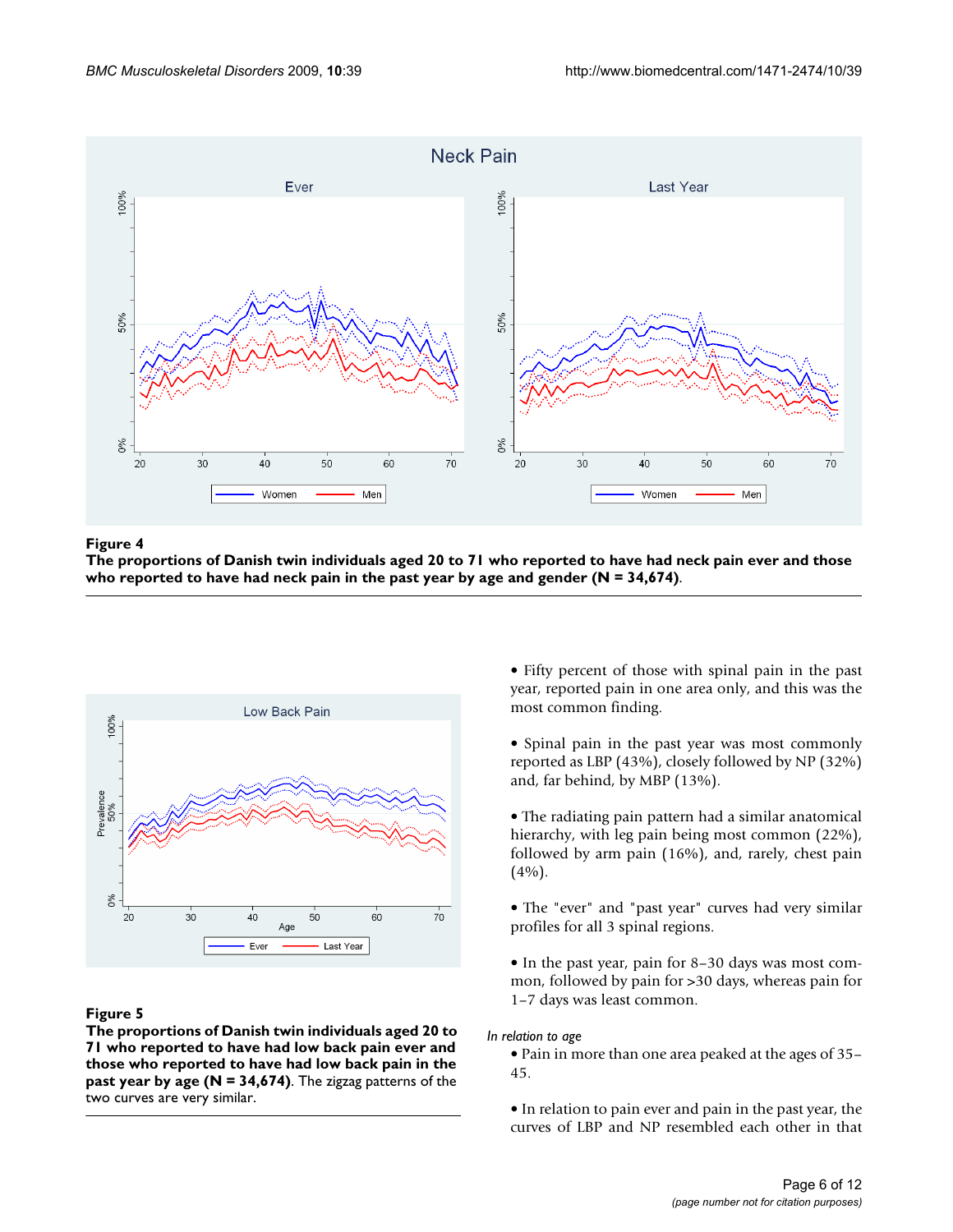

## Graph showing the number of days in the past year that Danish who did have low back pain in the past year **Figure 6** twin individuals aged 20 to 71 had low back pain among those

**Graph showing the number of days in the past year that Danish twin individuals aged 20 to 71 had low back pain among those who did have low back pain in the past year**. Data are shown separately for men and women (N = 15,093).

they peaked around the middle years, whereas the curves for MBP were flatter.

- The curves for radiating pain were similar to those for the area from which the pain radiated.
- There was a positive association between age and number of days with pain in the past year, regardless of the area of pain, and the increase was gradual.

## *In relation to gender*

- Pain in more than one region was more common in women than in men.
- Women as compared to men were more likely to report spinal pain, regardless of the area of the spine, and the difference was most marked for NP.
- Women were also more likely than men to report radiating pain, regardless the area.
- Women were more likely than men to have had pain for 8 days or more.

## **Discussion** *Some surprising findings*

This study offered some surprising results. The finding that intrigued us the most was that the oldest group did **not** report pain in more areas than the younger groups. This indicates that spinal pain does not accumulate with age. An explanation could be that if there is an inherited or acquired tendency for spinal pain in an individual, it is likely to manifest itself early in life, but if there is no such weakness, it will not occur, regardless of what happens in life. Thus the simple fact of getting older will not result in an increased burden of spinal pain.

Another remarkable finding was the relatively even pattern of pain reporting across the ages regardless of the area of pain. With the exception of MBP, pain reporting was already common at the age of 20, increasing slowly until the middle years to descend slowly again. This mid-life peak phenomenon has been noted by others for various parts of the spine [4,5,8]. That the pain reporting is more pronounced at that time in life might be the result of a poor balance between the abilities of the spine and the demands of daily living. The downward slope that follows in the oldest group has been previously noted, the potential reasons for which have been extensively discussed by Helme [20].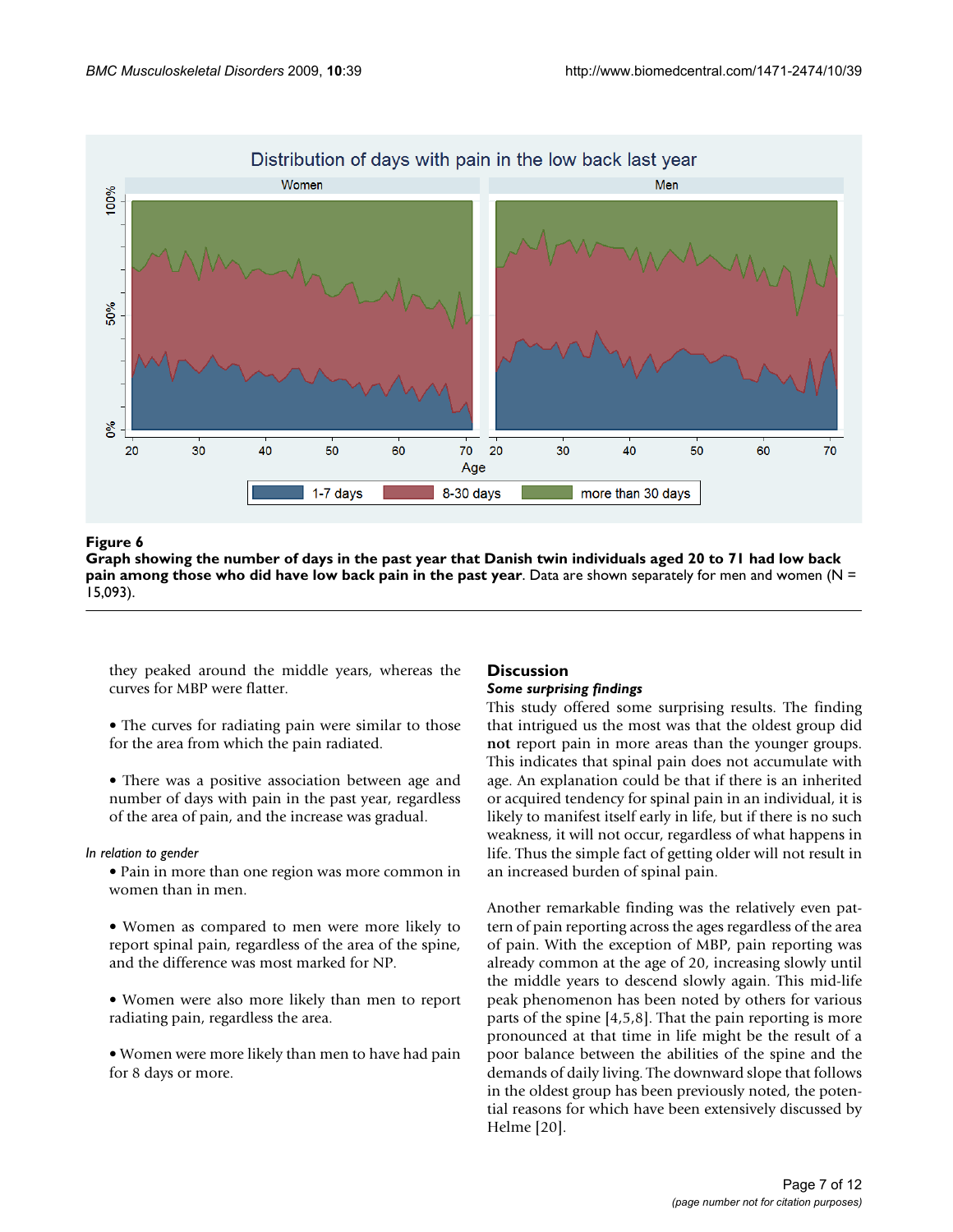

Graph showing the number of days in the pa who did have mid back pain in the past year **Figure 7** st year that Danish twin individuals aged 20 to 71 had mid back pain among those

**Graph showing the number of days in the past year that Danish twin individuals aged 20 to 71 had mid back pain among those who did have mid back pain in the past year**. Data are shown separately for men and women (N = 4,535).

It also surprised us that the duration of pain was reported similarly regardless of the area of pain; a total duration of 8–30 days was most commonly reported, followed by >30 days. This pattern has been described before in a previous study of LBP in Danish twins, at that time aged 12–41-yrs [19], but it has not been previously shown that this is also the case for pain in the thoracic and cervical spines.

The fourth surprise was that the occurrence of radiating pain resembled the pattern of the area from which the pain probably originated. In other words, radiating leg pain was more common than radiating arm pain, with radiating chest pain being uncommon. The clinical relevance of these findings merits some reflections. It could indicate that the causes of radicular pain are intrinsic (common anatomical factors or genetics) rather than related to extrinsic factors such as environment and lifestyle.

This study resulted in some new information, namely that pain in and from the thoracic spine, although relatively rare, has a pattern that is fairly similar to that of the neck and low back. This should be of particular interest for clinicians, as the pain in the thoracic spine often raises concerns about a spinal pathology. However, "non-specific mid back pain", although less common may have a similar (as yet largely unknown) etiology and course as nonspecific low back or non-specific neck pain. In other words, also for mid back pain, the proportion of spinal pathologies may in fact be very low.

## *Some expected findings*

Not surprisingly, this study revealed that LBP is commonly reported, followed by NP whereas MBP is relatively rare in the general Danish population. We were able to identify only two studies from the Nordic countries, in which all three specific parts of the spine were studied, with findings reported separately for men and women across the ages, and where no additional areas, such as shoulders or chest, were included in the definitions of neck and thoracic spine. In one of these studies (including 2,726 20–72-yr old Norwegians), the same pattern of prevalence as in our study was found but for men only [4]. This was the case also in the other study, in which 1,422 18–58-yr old Swedes were studied [7].

Also as expected, for all spinal regions, women were most often afflicted, both when reporting on number of painful areas and on the number of days with pain. The reasons why women report more back pain than men are unknown but the finding is not surprising, as this is in line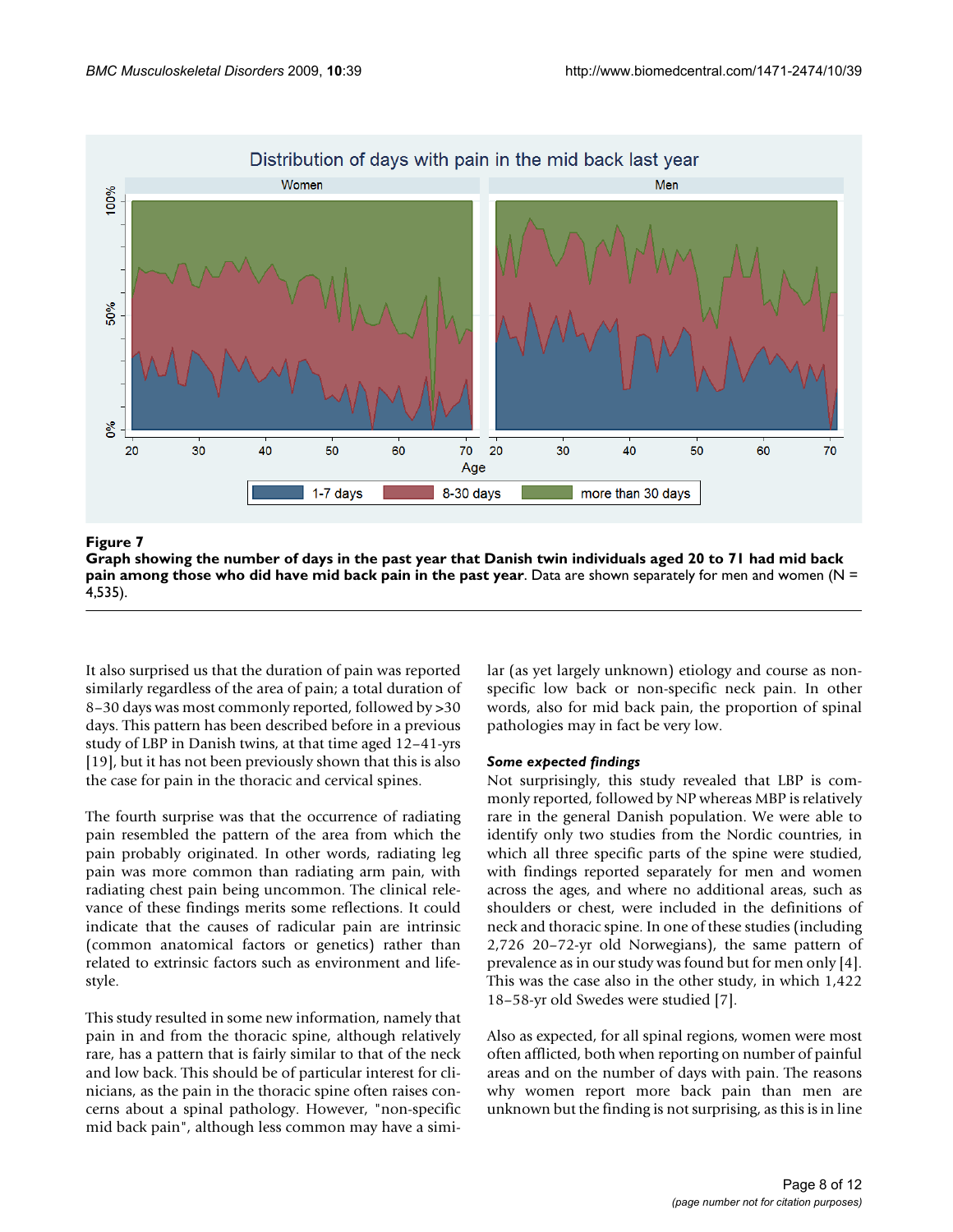

Graph showing the number of days in the past year that Danish did have neck pain in the past year **Figure 8** twin individuals aged 20 to 71 had neck pain among those who **Graph showing the number of days in the past year that Danish twin individuals aged 20 to 71 had neck pain among those who did have neck pain in the past year**. Data are shown separately for men and women (N = 11,316).

with the increased prevalence of illness reporting among women in general [21].

Although the older groups did not report pain in a larger number of areas of the spine, there were, nevertheless, signs of increased persistence of back problems with increasing age relating to all three parts of the spine, indicating that acute pain does depend on a physiological repair process that slows down with age.

## *Present and future methodological considerations*

This appears to be the first study of the general population, in which it was clearly reported on the prevalence of LBP, MBP and NP across such a wide range of age groups in both men and women.

Other strong points of our study are that the study sample is likely to be well representative of the general Danish population and sufficiently large to ensure precision of estimates across most age groups.

The response rate is good compared to many other surveys, and the study sample is unlikely to be biased as it did not consist mainly of people interested in back pain. The questions on back pain were accompanied by drawings that clearly showed the anatomical areas of interest. There were few missing answers throughout the questionnaire indicating that the questionnaire was user-friendly. Nevertheless, the pain-profiles of the non-responders are unknown and they may well affect the external validity of our data, as is usually the case in studies of this type.

Although the numbers of our smallest age groups (the oldest participants) more than equalled the numbers of many subgroups in smaller epidemiologic studies, the zigzag pattern of the prevalence curves increased markedly towards the older age groups, which consisted of fewer study subjects. Also the confidence intervals widened considerably. Obviously, even in studies with representative study samples, already for subgroups of about 400 there is a risk for imprecise estimates. Therefore, one should be careful when interpreting results from studies that are based on small study samples or small subgroups, such as when reporting on different age groups, particularly when their findings deviate from the "usual" findings.

In future research, some other methodological precautions should be taken into consideration. For example, the pattern of the pain reporting "ever" for each age group was remarkably similar to that of pain in the past year in all three spinal regions. This could reflect an extreme recurrence of back pain but it could also indicate that the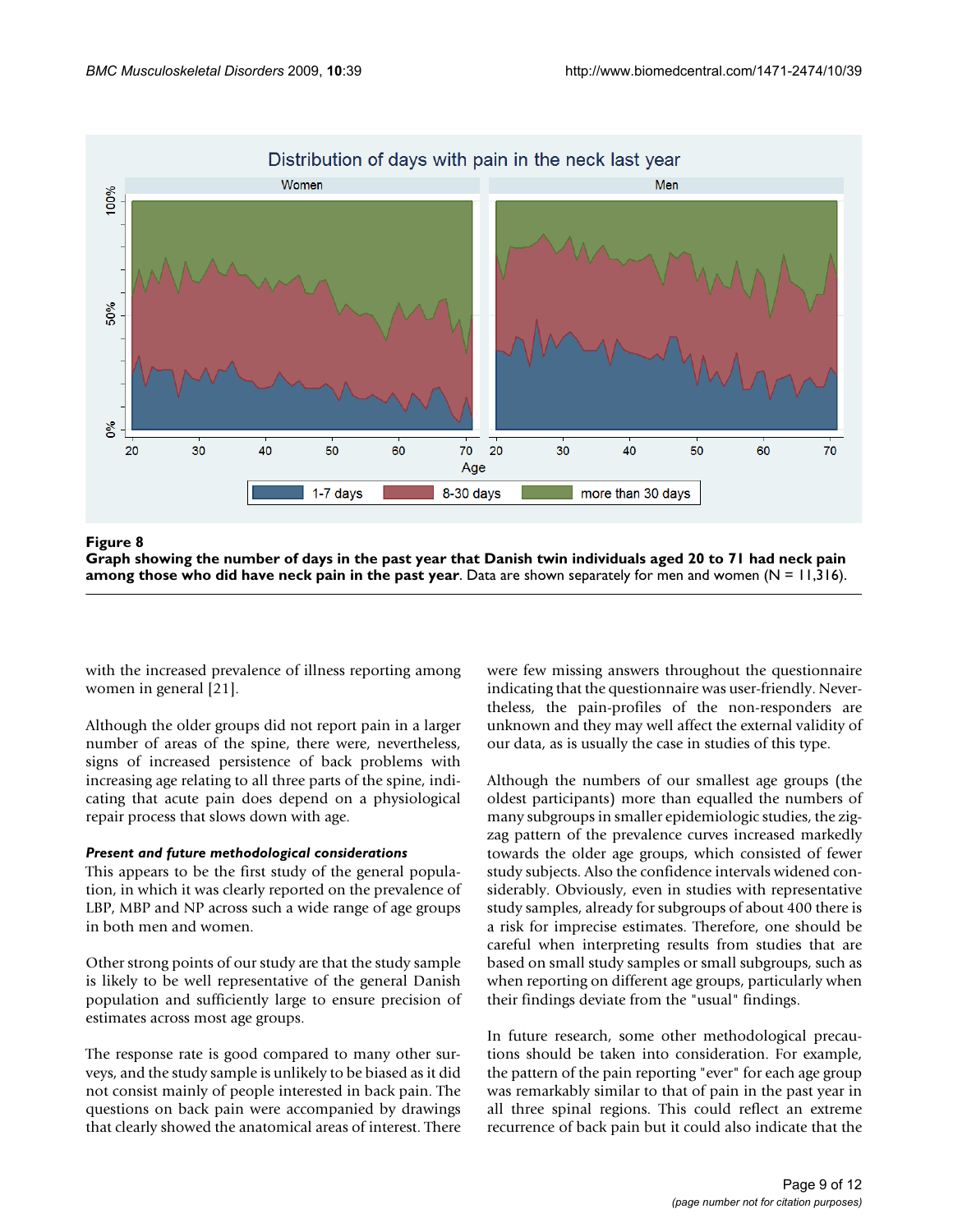

## The proportions of Danish twin individuals aged 20 to 71 who repo past year **Figure 9** rted to have had radiating into the leg, chest or arm in the

**The proportions of Danish twin individuals aged 20 to 71 who reported to have had radiating into the leg, chest or arm in the past year**. The data are shown separately for men and women (N = 18,993).



The proportions of Danish twin individuals aged 20 to 71 who repo spine among those with spinal pain in the past year **Figure 10** rted to have had pain in one, two or all three areas of the **The proportions of Danish twin individuals aged 20 to 71 who reported to have had pain in one, two or all three areas of the spine among those with spinal pain in the past year**. The data are shown separately for men and women (N = 34,902).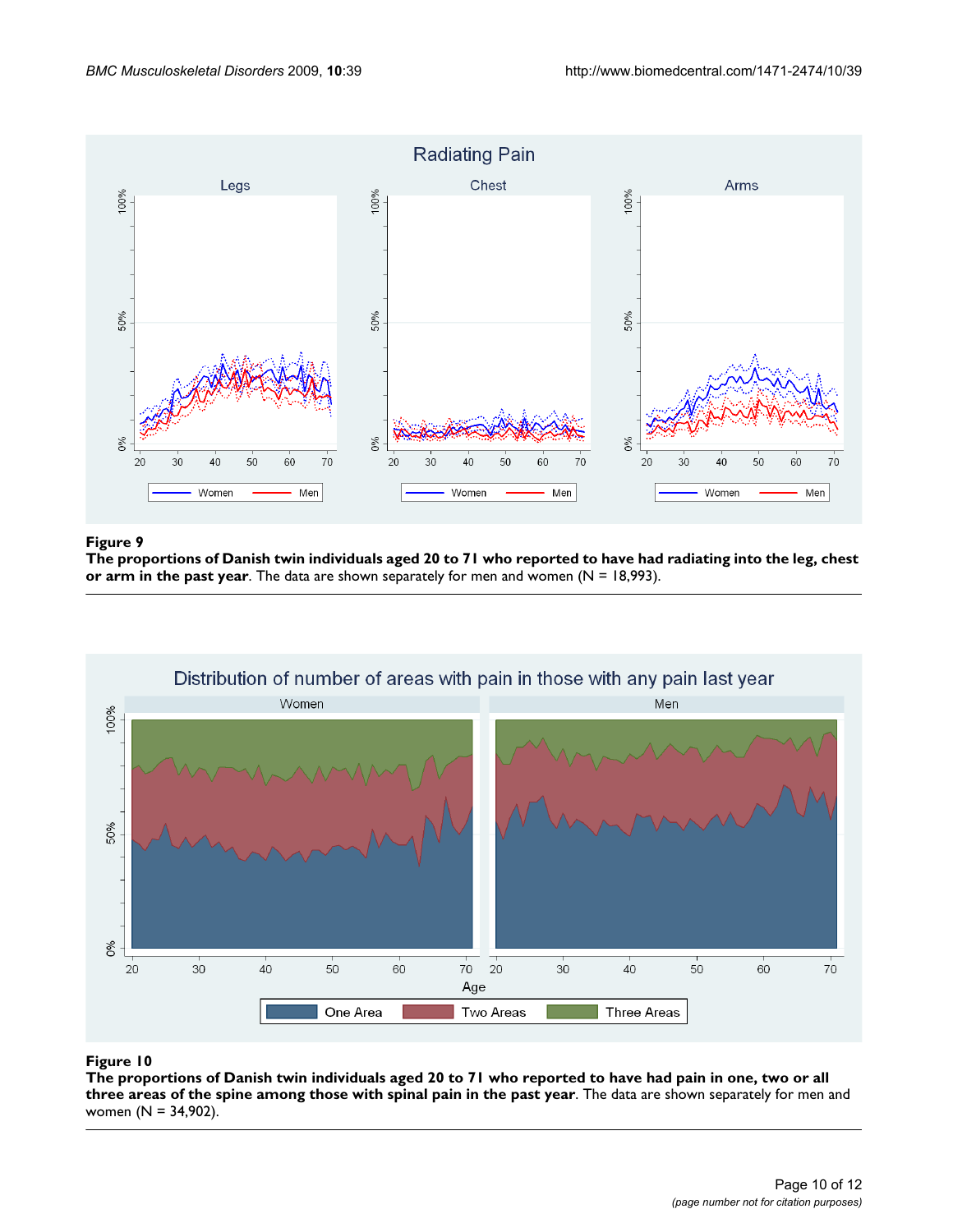long-term memory is highly dependent on the short-term memory and that the "ever" variable is fairly useless.

Another point to consider is that there are some different age-related patterns of back pain reporting for different definitions of pain and that there is no linear increase. This makes age-adjustment of estimates rather tricky. The practice of grouping study subjects into age groups is problematic also, since unsuitable cut off points may conceal patterns that might be seen with continuous data reporting, and furthermore, according to our data, different pain variables require somewhat different cut off points.

## **Conclusion**

In conclusion, pain in and radiating from the lumbar and cervical spines was relatively common, whereas pain in and radiating from the thoracic spine was much less common. When spinal pain was present, the findings in relation to duration, radiating pain, and age- and genderrelated findings were remarkably similar for the three spinal regions. Women were, generally, more likely to report pain than men. Although there were differences in pain reporting between the different age groups, there is no general and consistent trend for a gradual increase with age with the exception of the duration of pain, which becomes increasingly more apparent with increasing age. Contrary to our expectations, the older groups were not more likely than the younger groups to report pain in more than one area.

## **Competing interests**

The authors declare that they have no competing interests.

## **Authors' contributions**

KOK was responsible for the entire twin project; CLY, JH and RF secured the funding; CLY and JH designed the back pain questionnaire; JN did the statistical analyses and designed the illustrations. CLY formulated the research questions, interpreted the data and wrote the first draft. The whole group commented on the manuscript and all authors read an approved the final manuscript.

## **Additional material**

**Additional file 1**

*Questionnaire. English translation of the questions on back pain used in the Danish omnibus study.* Click here for file [\[http://www.biomedcentral.com/content/supplementary/1471-](http://www.biomedcentral.com/content/supplementary/1471-2474-10-39-S1.doc) 2474-10-39-S1.doc]

## **Acknowledgements**

All authors were employed at the University of Southern Denmark. JH was also part-time employed at the Nordic Institute for Chiropractic and Clinical Biomechanics, which paid part of his salary. Funding for participation in the Twin study was provided by Fonden til fremme for kiropraktisk forskning og postgraduate uddannelse (Denmark) which also funded the research professor position for the first author. The funding body has at no time had any influence on this manuscript.

#### **References**

- 1. Leboeuf-Yde C, Lauritsen JM: **[The prevalence of low back pain in](http://www.ncbi.nlm.nih.gov/entrez/query.fcgi?cmd=Retrieve&db=PubMed&dopt=Abstract&list_uids=8588168) [the literature. A structured review of 26 Nordic studies from](http://www.ncbi.nlm.nih.gov/entrez/query.fcgi?cmd=Retrieve&db=PubMed&dopt=Abstract&list_uids=8588168) [1954–1993.](http://www.ncbi.nlm.nih.gov/entrez/query.fcgi?cmd=Retrieve&db=PubMed&dopt=Abstract&list_uids=8588168)** *Spine* 1995, **20:**2112-8.
- 2. Linton SJ, Ryberg M: **Do epidemiologic results replicate? The prevalence and health-economic consequences of neck and back pain in the general population.** *European J Pain* 2000, **4:**347-54.
- 3. Fejer R, Kyvik KO, Hartvigsen J: **[The prevalence of neck pain in](http://www.ncbi.nlm.nih.gov/entrez/query.fcgi?cmd=Retrieve&db=PubMed&dopt=Abstract&list_uids=15999284) [the world population: a systematic critical review of the lit](http://www.ncbi.nlm.nih.gov/entrez/query.fcgi?cmd=Retrieve&db=PubMed&dopt=Abstract&list_uids=15999284)[erature.](http://www.ncbi.nlm.nih.gov/entrez/query.fcgi?cmd=Retrieve&db=PubMed&dopt=Abstract&list_uids=15999284)** *Eur Spine J* 2006, **15:**834-48.
- 4. Natvig B, Nessiøy I, Bruusgaard D, Rutle O: **Muskel-og skjelettplager i en befolkning. Forekomst og lokalisasjon (Norwegian) [Musculoskeletal problems in a population. Prevalence and localisation. English abstract].** *Tidsskr Nor Lægeforen* 1994, **114:**323-7.
- 5. Andersson HI, Ejlertsson G, Leden I, Rosenberg C: **[Chronic pain in](http://www.ncbi.nlm.nih.gov/entrez/query.fcgi?cmd=Retrieve&db=PubMed&dopt=Abstract&list_uids=8219517) [a geographically defined general population: studies of differ](http://www.ncbi.nlm.nih.gov/entrez/query.fcgi?cmd=Retrieve&db=PubMed&dopt=Abstract&list_uids=8219517)[ences in age, gender, social class, and pain localization.](http://www.ncbi.nlm.nih.gov/entrez/query.fcgi?cmd=Retrieve&db=PubMed&dopt=Abstract&list_uids=8219517)** *The Clinical Journal of Pain* 1993, **9:**174-82.
- 6. Bovim G, Schrader H, Sand T: **[Neck pain in the general popula](http://www.ncbi.nlm.nih.gov/entrez/query.fcgi?cmd=Retrieve&db=PubMed&dopt=Abstract&list_uids=8066508)[tion.](http://www.ncbi.nlm.nih.gov/entrez/query.fcgi?cmd=Retrieve&db=PubMed&dopt=Abstract&list_uids=8066508)** *Spine* 1994, **19:**1307-9.
- 7. Müllendorf M, Söderback I: **The actual state of the effects, treatment and incidence of disabling pain in a gender perspective – a Swedish study.** *Disability and Rehabilitation* 2000, **22:**840-54.
- 8. Guez M, Hildingsson C, Nilsson M, Toolanen G: **[The prevalence of](http://www.ncbi.nlm.nih.gov/entrez/query.fcgi?cmd=Retrieve&db=PubMed&dopt=Abstract&list_uids=12358121) [neck pain. A population-based study from northern Sweden.](http://www.ncbi.nlm.nih.gov/entrez/query.fcgi?cmd=Retrieve&db=PubMed&dopt=Abstract&list_uids=12358121)** *Acta Orthop Scand* 2002, **73:**455-9.
- 9. Hartvigsen J, Frederiksen H, Christensen K: **[Back and neck pain in](http://www.ncbi.nlm.nih.gov/entrez/query.fcgi?cmd=Retrieve&db=PubMed&dopt=Abstract&list_uids=16235099) [seniors – prevalence and impact.](http://www.ncbi.nlm.nih.gov/entrez/query.fcgi?cmd=Retrieve&db=PubMed&dopt=Abstract&list_uids=16235099)** *Eur Spine J* 2006, **15:**802-6.
- 10. Hartvigsen J, Christensen K, Frederiksen H: **[Back and neck pain](http://www.ncbi.nlm.nih.gov/entrez/query.fcgi?cmd=Retrieve&db=PubMed&dopt=Abstract&list_uids=15129076) [exhibit many common features in old age: A population](http://www.ncbi.nlm.nih.gov/entrez/query.fcgi?cmd=Retrieve&db=PubMed&dopt=Abstract&list_uids=15129076)[based study of 4,486 Danish twins 70–102 years of age.](http://www.ncbi.nlm.nih.gov/entrez/query.fcgi?cmd=Retrieve&db=PubMed&dopt=Abstract&list_uids=15129076)** *Spine* 2004, **29:**576-80.
- 11. Simes E, Sødal E, Nurk E, Seppola Tell G: **Forekomst av muskelog skjelettplager i Hordaland (Norwegian). [Prevalence of musculoskeletal problems in Hordaland].** *Tidsskr Nor Lægeforen* 2003, **123:**2865-9.
- 12. Westerling D, Jonsson BG: **[Pain from the neck-shoulder regions](http://www.ncbi.nlm.nih.gov/entrez/query.fcgi?cmd=Retrieve&db=PubMed&dopt=Abstract&list_uids=7209455) [and sick leave.](http://www.ncbi.nlm.nih.gov/entrez/query.fcgi?cmd=Retrieve&db=PubMed&dopt=Abstract&list_uids=7209455)** *Scand J Soc Med* 1980, **8:**131-6.
- 13. Eriksen W, Natvig B, Knardahl S, Bruusgaard D: **Job characteristics as predictors of neck pain. A 4-year prospective study.** *Journal of Occupational and Environmental Medicine* 1999, **41:**893-902.
- 14. Skytthe A, Kyvik KO, Holm NV, Vaupel J, Christensen K: **[The Dan](http://www.ncbi.nlm.nih.gov/entrez/query.fcgi?cmd=Retrieve&db=PubMed&dopt=Abstract&list_uids=12537858)[ish Twin Registry: 127 twin cohorts of twins.](http://www.ncbi.nlm.nih.gov/entrez/query.fcgi?cmd=Retrieve&db=PubMed&dopt=Abstract&list_uids=12537858)** *Twin Research* 2002, **5:**352-7.
- 15. Kyvik KO, Green A, Beck-Nielsen H: **[Concordance rates of insu](http://www.ncbi.nlm.nih.gov/entrez/query.fcgi?cmd=Retrieve&db=PubMed&dopt=Abstract&list_uids=7580548)[lin dependent diabetes mellitus: A population based study of](http://www.ncbi.nlm.nih.gov/entrez/query.fcgi?cmd=Retrieve&db=PubMed&dopt=Abstract&list_uids=7580548) [young Danish twins.](http://www.ncbi.nlm.nih.gov/entrez/query.fcgi?cmd=Retrieve&db=PubMed&dopt=Abstract&list_uids=7580548)** *BMJ* 1995, **311:**913-7.
- 16. Poulsen P, Kyvik KO, Vaag AA, Beck-Nielsen H: **[Heritability of](http://www.ncbi.nlm.nih.gov/entrez/query.fcgi?cmd=Retrieve&db=PubMed&dopt=Abstract&list_uids=10064092) non-insulin-dependent diabetes mellitus (NIDDM) and [abnormal glucose tolerance – a population based twin study.](http://www.ncbi.nlm.nih.gov/entrez/query.fcgi?cmd=Retrieve&db=PubMed&dopt=Abstract&list_uids=10064092)** *Diabetologia* 1999, **42:**139-45.
- 17. Christensen K, Vaupel JW, Holm NV, Yashin A: **[Mortality among](http://www.ncbi.nlm.nih.gov/entrez/query.fcgi?cmd=Retrieve&db=PubMed&dopt=Abstract&list_uids=7873948) [twins after age 6: foetal origins hypothesis versus twin](http://www.ncbi.nlm.nih.gov/entrez/query.fcgi?cmd=Retrieve&db=PubMed&dopt=Abstract&list_uids=7873948) [method.](http://www.ncbi.nlm.nih.gov/entrez/query.fcgi?cmd=Retrieve&db=PubMed&dopt=Abstract&list_uids=7873948)** *BMJ* 1995, **310:**432-6.
- 18. Fejer R: **Neck pain prevalence, genetic and environmental factors.** In *(Ph.D. dissertation)* Faculty of Health Sciences, University of Southern Denmark; 2006.
- 19. Leboeuf-Yde C, Ohm Kyvik K: **[At what age does low back pain](http://www.ncbi.nlm.nih.gov/entrez/query.fcgi?cmd=Retrieve&db=PubMed&dopt=Abstract&list_uids=9474731) [become a common problem? A study of 29,424 twin individ](http://www.ncbi.nlm.nih.gov/entrez/query.fcgi?cmd=Retrieve&db=PubMed&dopt=Abstract&list_uids=9474731)[uals aged 12–41.](http://www.ncbi.nlm.nih.gov/entrez/query.fcgi?cmd=Retrieve&db=PubMed&dopt=Abstract&list_uids=9474731)** *Spine* 1998, **23:**228-34.
- 20. Helme RD, Gibson SJ: [The epidemiology of pain in elderly peo](http://www.ncbi.nlm.nih.gov/entrez/query.fcgi?cmd=Retrieve&db=PubMed&dopt=Abstract&list_uids=11459713)**[ple.](http://www.ncbi.nlm.nih.gov/entrez/query.fcgi?cmd=Retrieve&db=PubMed&dopt=Abstract&list_uids=11459713)** *Clin Geriatr Med* 2001, **17(3):**417-431.